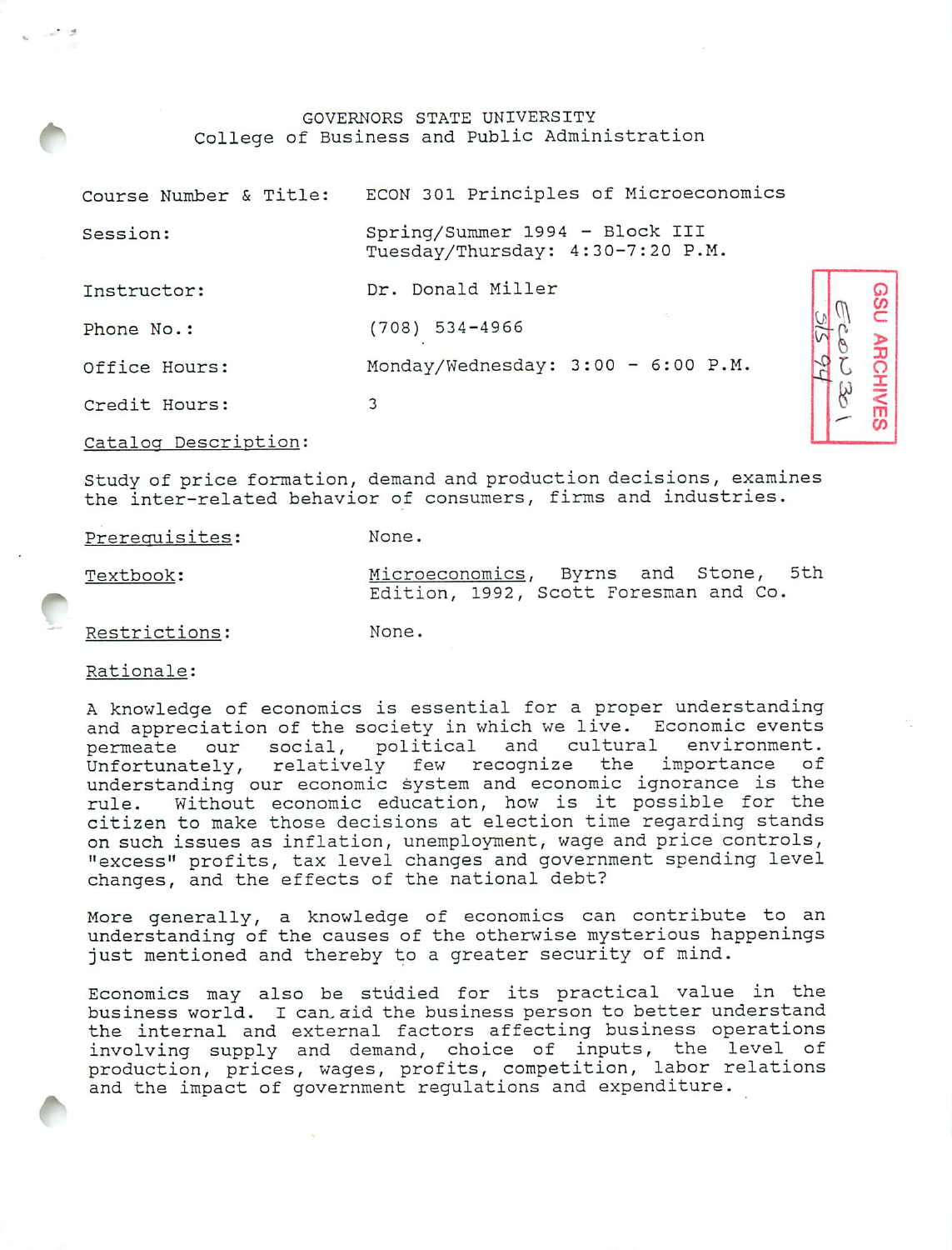-2- ECON 301

Intended Audience:

Juniors and Seniors

Expected Student Outcomes:

Upon completion of this course, the student should be able to:

- (1) describe, explain, and apply supply and demand analysis
- (2) explain and apply the analysis of production and costs involving the basic concepts and their relationships
- (3) describe, explain, and analyze the firm's price and output behavior under alternative market structures.

Institutional Modalities/ Activities:

The course will consist mainly of lecture/ discussion with some laboratory work<br>including written assignments and assignments and video viewing.

Text: Microeconomics, Byrns and Stone, Edition, 1992, Scott Foresman and Co. 5th

Topical Outline:

Text Chapter:

- 1 Economics: The Study of Scarcity and Choice
- 2 Scarcity in a Changing World
- 3 Demand and Supply
- 4 Markets and Equilibrium<br>5 Elasticity
- 
- 5 Elasticity<br>7 Theory of 7 Theory of the Firm<br>8 Production and Cost
- Production and Costs
- 9 The Competitive Model
- 10 Monopoly<br>11 Monopoli
- 11 Monopolistic Competition and Oligopoly<br>13 Antitrust Policy
- 13 Antitrust Policy<br>14 Competitive Labor
- 14 Competitive Labor Markets<br>15 Imperfect Competition in 1

 $\overline{a}$ 

15 Imperfect Competition in Labor Markets<br>16 Rent, Interest, Profits, and Capitaliza

 $\mathcal{L}$ 

Rent, Interest, Profits, and Capitalization